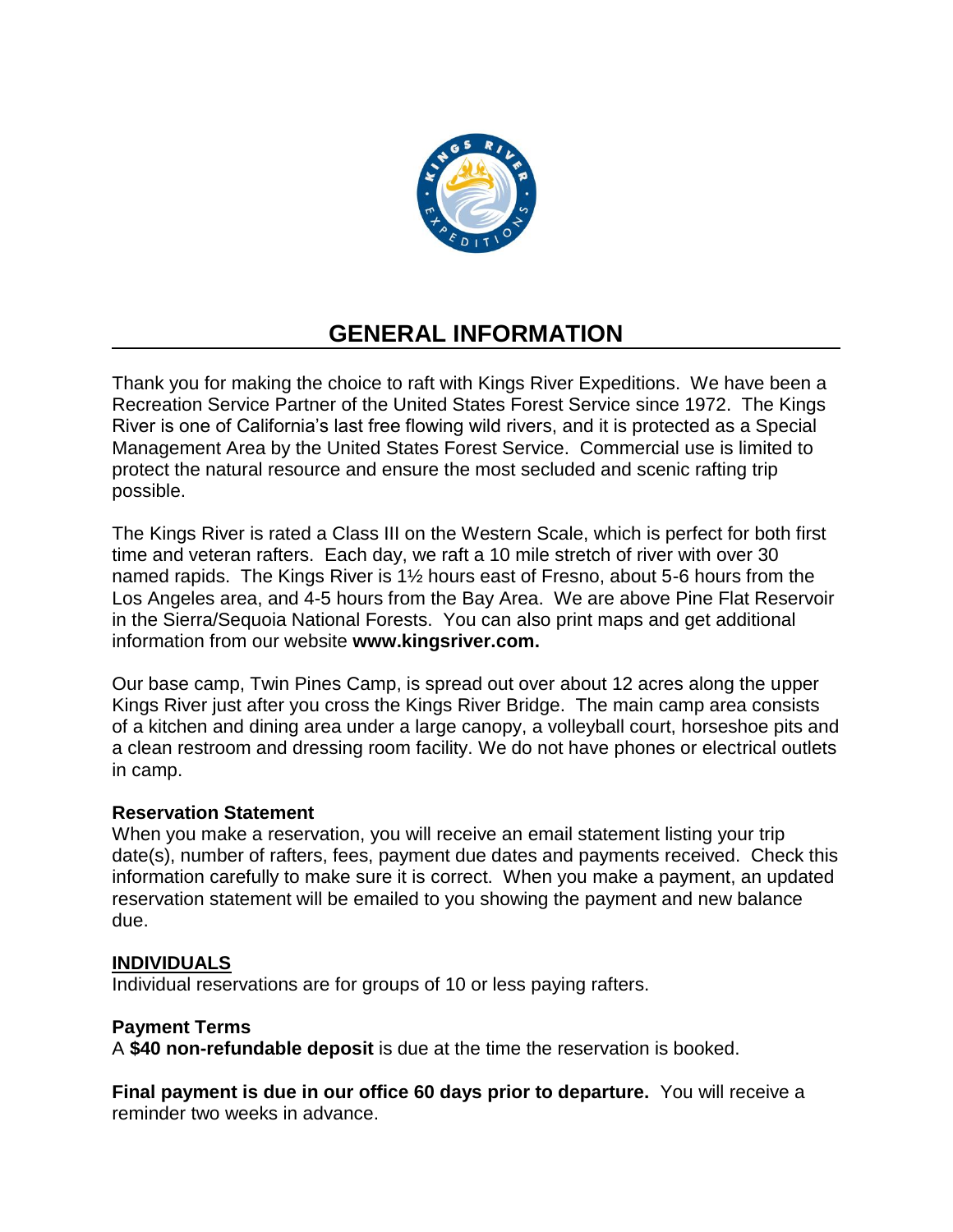# **TEAMS**

A team consists of a minimum of 11 paying rafters up to a maximum group size of 72. For every 11 paying guests, the team leader earns one free pass.

## **Benefits of being a Team Leader**

- One free pass for every 11 paid rafters
- Free use of a KRE wetsuit
- Team Leader Hat and T-shirt
- Priority reservation status for next year

#### **Benefits of being a Team Member**

- Each (rafting) member of the team receives a \$15 per person discount on two day trips and a \$7.50 per person discount on one day trips. Additional discounts are given to rafters under 18 and over 65 years of age.
- Returning teams have priority reservation status which entitles you to reserve a place for the same number of rafters on corresponding dates the following year (in advance of the January general reservation date). This is an important advantage because a large percentage of each season's trips are booked a year in advance.

## **Responsibilities of the Team Leader**

- Makes reservations
- Completes trip roster
- Collects money
- Distributes information
- Maintains contact with the Kings River Expeditions office

#### **Payment Terms**

Deposits for teams of 11 or more are made in two payments.

A reservation for a team of 11 or more requires a booking deposit of \$240 due at the time the reservation is booked.

The deposit balance, which should total \$40 per person and included the \$240 booking deposit, is due 30 days later.

**Final payment is due in our office 60 days prior to departure.** You will receive a reminder two weeks in advance.

The 60 day deadline for final payment is the last day space will be held. If final payment is not received by the due date, individuals on the waiting list will have priority for available space on the 59th day preceding the trip. If final payment arrives late and the space has been booked, you may choose an alternate date or request a refund less the **\$40 per person non-refundable deposit.**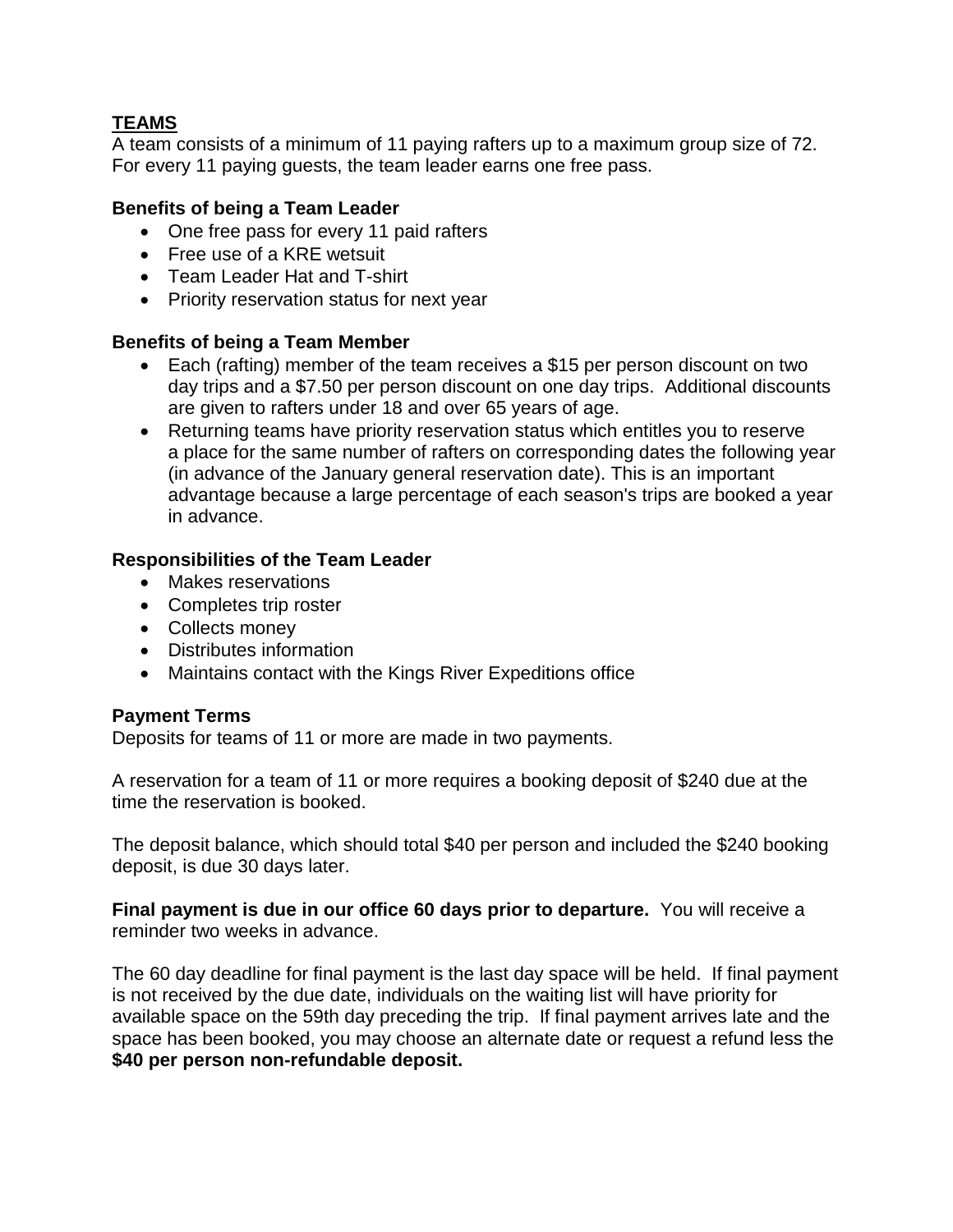**A tip from some of our past team leaders**: Start getting a definite commitment from your potential team members right away. In the past, individuals without advance financial obligation have, on occasion, changed their plans at the last minute. This creates problems for the leader and other team members. It is best to sign people up **as they hand you their \$40 non-refundable deposits.**

#### **Rosters**

Our online reservation system will allow you to manage your reservation and trip roster. You will be able to invite and add people to your group simply by emailing them a link to your reservation. Friends can then register for your trip, enter their information into your trip roster, and download trip information such as maps, risk forms, and trip itineraries.

#### **INDIVIDUALS AND TEAMS**

## **Reservation Statement**

When you make a reservation, you will receive an email statement listing your trip date(s), number of rafters, fees, payment due dates and payments received. Check this information carefully to make sure it is correct. When you make a payment, an updated reservation statement will be emailed to you showing the payment and new balance due.

#### **Forms of Payment**

The easiest, most efficient method of making payments is with a VISA or MasterCard. You can make a credit card payment either online or by phone.

You can also pay by check. Individual checks made payable to Kings River Expeditions can be forwarded to us in one envelope.

Please do not mail cash and remember to allow time for mailing so payments reach the office on time. An updated statement will be emailed to you each time we receive a payment.

## **Cancellations, Refunds and Transfers**

#### **This is important information to pass along to your team members.**

All monies are immediately refunded in the unlikely event that Kings River Expeditions is forced to cancel due to river conditions. In cases of cancellation by guests, **all \$40 deposits are non-refundable**. Guests who provide written notice of cancellation 31 or more days prior to the trip departure will forfeit the \$40 per person deposit fee only. Cancellations 21-30 days prior to the trip will receive a 50% refund of the trip cost. Reservations transferred to an alternative date can be made with no penalties 30 or more days prior to the original reservation date. **No refunds will be made on cancellations within 20 days of departure**. Substitutions can be made with no penalty. There are no exceptions to this policy.

## **Substitutions**

Substitutions occur frequently as individual plans change. These changes should be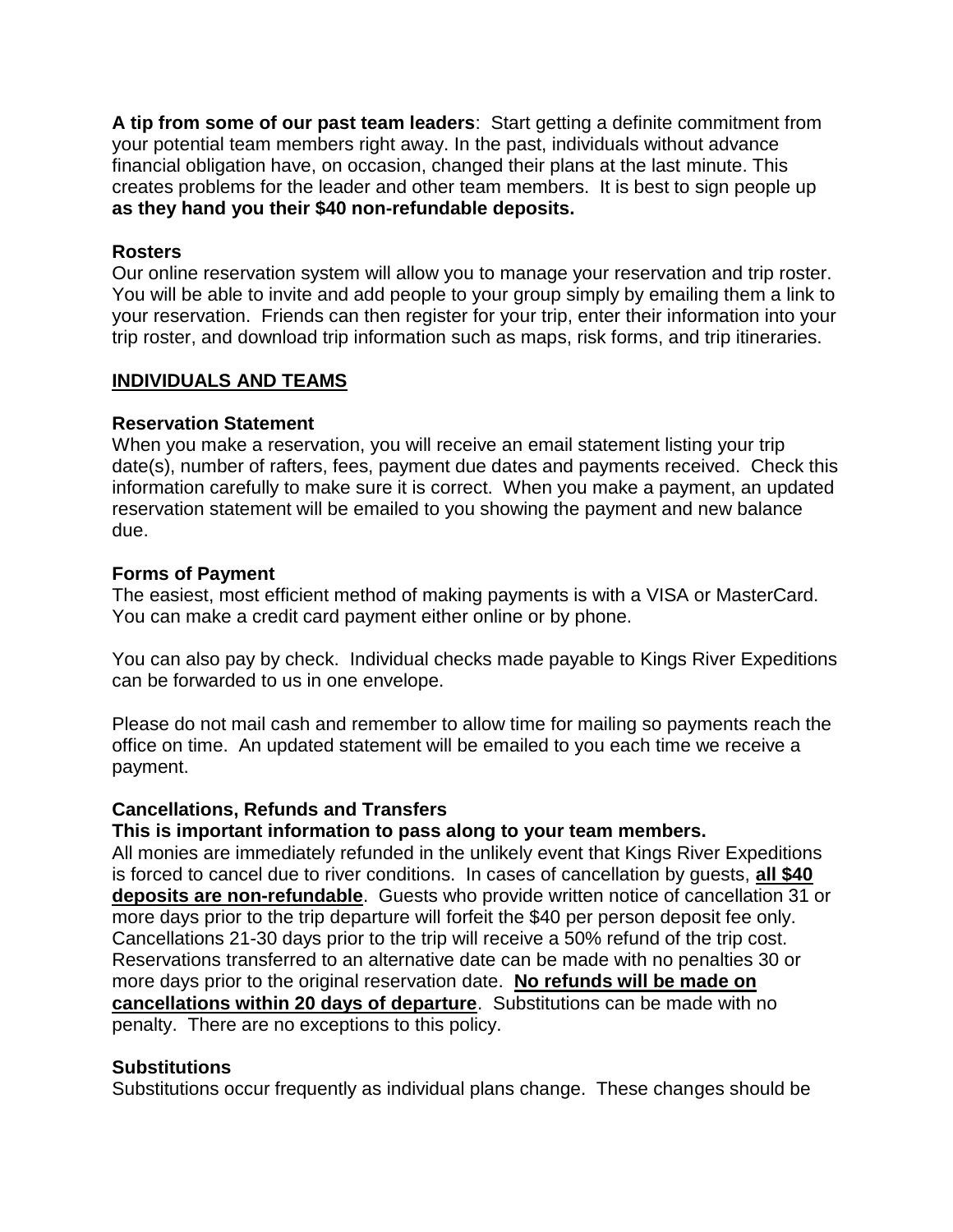handled by the individuals. The leader should be aware of any changes and record them on the trip roster. If John Smith discovers he will be unable to make the trip he should find his own replacement and make the necessary financial arrangements with that person. The leader then forwards the information to our office advising us of the change.

#### **Acknowledgment of Risk**

Kings River Expeditions has an excellent safety record. In almost 40 years of operation, we have not had a drowning and injuries have been limited and few in number. There are, however, certain risks connected with outdoor activities which must be assumed by each participant.

An Acknowledgment of Risk form is attached for you to read, sign and return.

**Teams Leaders** can use your "mytrip" account to form a roster or invite team members from your account to enter their own information. Upon receipt of your roster 60 days prior to your trip we can email a risk form to each of your team members.

#### **To validate reservations, signed risk forms must be returned to the Kings River Expeditions office at least two weeks prior to your trip date.**

## **Trip Start Times**

One day trips begin at either 7:00 or 10:00 am. Two day trips start at 10:00 am. Check your reservation statement carefully for your trip start time.

**Please be on time.** The U.S. Forest Service monitors our camp departure and trip launch times closely to limit traffic and crowding at the put-ins. Because of this, we must adhere to a pre-determined launch schedule.

#### **Rafting Equipment**

We use 14' self-bailing Hyside rafts that hold up to 7 paddlers plus one guide. Everyone is given a paddle and a life jacket. Helmets are also available upon request. We require all rafters to use our life jackets and equipment.

#### **Wetsuit Rentals**

Plenty of quality wetsuits, paddle jackets and booties in all sizes are available for rent in camp. It is not necessary to reserve them in advance. Farmer John wetsuits and Body Glove paddle jackets are available for \$7/day each and booties for \$3/day.

#### **Tent Rentals**

For the convenience of guests who do not own camping gear, a limited supply of rental tents is available. Our rental tents sleep two people and include two foam mattresses. They rent for \$20 a night and must be reserved in advance. Tents are set up in camp for the season and are recommended through mid-June.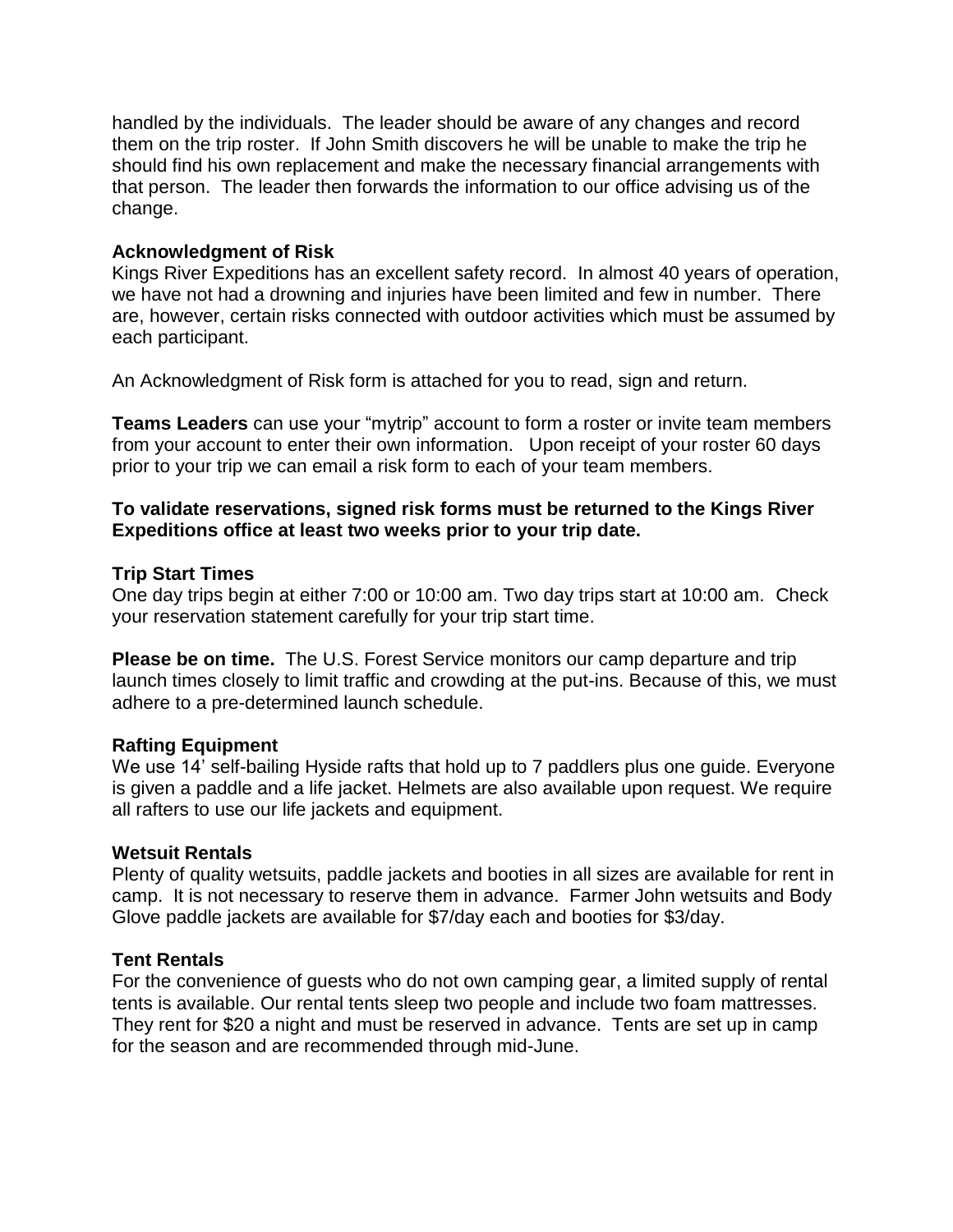## **T-Shirts**

All Kings River Expeditions guests receive a complimentary t-shirt at the end the trip.

#### **DVD's / Photographs**

Videos and photographs are taken of each boat on the first day of almost all two-day expeditions (10:00 am trip starts). Photo CD's and DVD's will be available for guests to purchase.

#### **Beer and Wine**

We serve wine with dinner and have cold beer on tap after the day's river run for guests 21 and over. Guests consuming alcohol on the day of travel should designate a driver.

## **About Pets**

Please discourage team members from bringing pets into camp unless the pet will be supervised and cared for throughout the day. An unleashed pet can quickly create an unsanitary and unpleasant situation simply by wandering around our open kitchen and dining area. Out of respect for all of our guests, pets are not allowed in camp during meal times and must be kept on a leash and supervised in the general camp area at all times.

## **Child Care**

People may be hesitant to commit to a rafting trip because they cannot find anyone to watch their young children. Here are a couple of ideas to pass along:

Parents can bring their young ones. On two-day trips, many couples switch off a day of rafting and a day of watching the kids. If all of the adults want to raft, couples with kids can pitch in and hire a sitter to come on the trip and watch the kids while the parents are on the river. A \$40 camper fee will cover the sitter's meals, entertainment, etc., and relieve the parents of the child care duties. Children under six are welcome at no additional cost.

#### **Weather**

We raft rain or shine and have had fantastic experiences in all types of weather. If you would like to know current weather conditions prior to your trip, call (559) 442-1212 and listen to the recording. The weather on the river will be similar to Fresno's weather. The recording may state specific weather conditions for the foothills east of Fresno, which would include the Kings River.

#### **Mailing Lists**

New guests on your roster will be placed on our email list to receive future e-newsletters and updates. This list is not made available to other firms or groups.

#### **Gift Certificates**

Trip gift certificates can be purchased by contacting the Kings River Expeditions office. They make great gifts for Christmas, birthdays, graduations, and anniversaries.